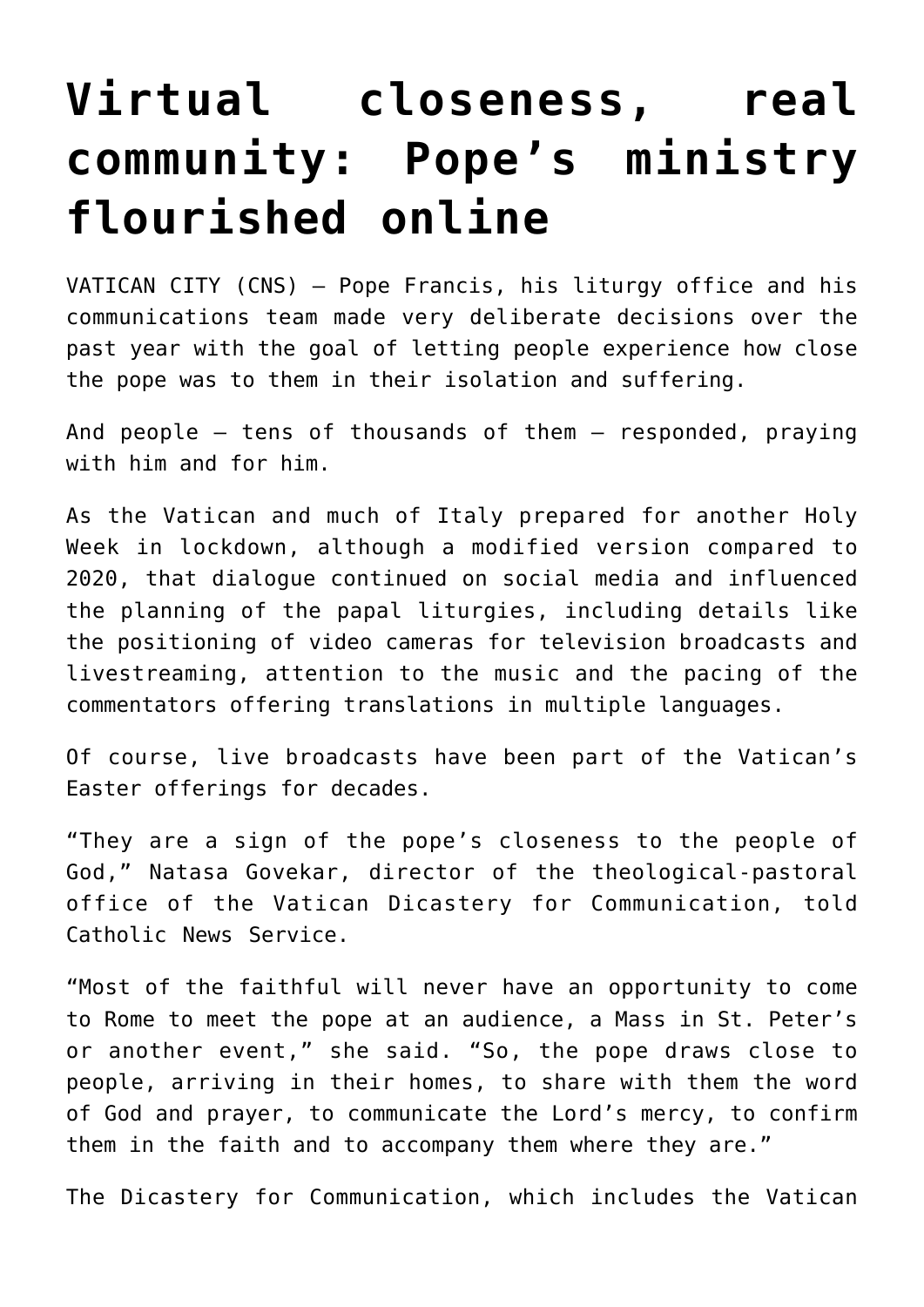television production center, always plans the coverage of papal Masses, including the camera positions, with the pope's master of liturgical ceremonies.

"The most obvious difference is that with the COVID-19 regulations we have gone from a full basilica to a situation with far fewer people, distanced at least a meter from each other," Govekar said. "That's why it was decided to move the celebrations to a more intimate part of the basilica," the Altar of the Chair behind Bernini's towering baldachin.

But there is no attempt to hide the fact that the celebrations are different. In fact, according to the dicastery staff, "there is always a camera very far" from the altar that frames not only the congregation of 100-150 people, but much of the empty space around them.

A particular challenge, Govekar said, is "relaying the community aspect" of the liturgy when the assembly is small, socially distanced and not allowed to exchange a sign of peace.

Even when it was possible to fill St. Peter's Basilica with thousands of Catholics or fill St. Peter's Square with tens of thousands for a Mass, she noted, Pope Francis still needed the help of a microphone and, in the square, megascreens.

With the COVID-19 pandemic, the church is using other means, and often miniscreens, to amplify his voice and help people feel that they are there, praying with him.

Experts have estimated that in the first year of the pandemic, the use of social media — Twitter, Facebook, Instagram and others — grew by 12% as people sought ways to be connected to one another.

The Twitter ([@Pontifex](https://twitter.com/Pontifex)) and Instagram ([@franciscus\)](https://www.instagram.com/franciscus) accounts of Pope Francis grew as well. His Twitter accounts, in their nine language versions, had a total of more than 52 million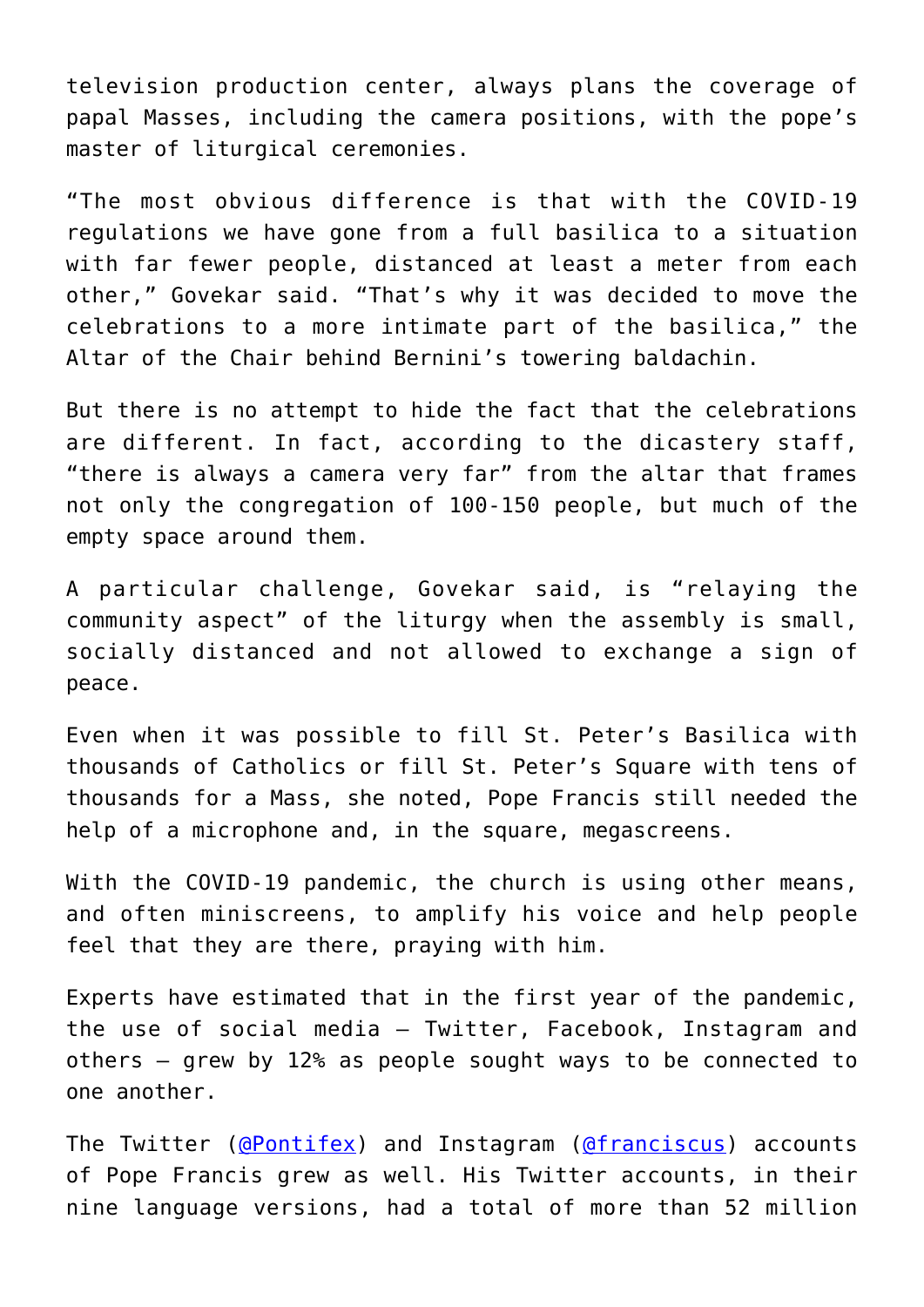followers March 24 — that was a growth of almost 740,000 followers in nine months, according to the Dicastery for Communication. And, over the past year, the Instagram account grew by 1 million followers to reach 7.7 million followers in late March.

Seven of the 10 most popular tweets — those "liked" or retweeted — in the past year, Govekar said, were requests for prayer with the hashtag #PrayTogether, "creating a community around the world that was praying with the Holy Father, spiritually united despite the distances."

The comments on social media, she said, showed that people found strength and consolation in connecting with the pope and others around the world as they prayed.

"This service was especially evident in the early months of the pandemic when almost 4 billion people around the world were confined to their homes," Govekar said. "Through the live broadcasts of the different celebrations, Pope Francis wanted to accompany them in a time of difficulty, fear and uncertainty, and to pray with them, fortify them in the midst of tribulation and communicate hope and trust in the Lord who will never abandon us."

Over the 69 days from early March to mid-May 2020, when the public celebrations of Mass were banned in Italy, Pope Francis decided to livestream the Mass he celebrated each morning in the chapel of his residence, the Domus Sanctae Marthae.

"We received countless comments, including through the mail, that made us see just how much people felt accompanied by the 'homiletic magisterium' of Pope Francis, that is, how important it was for them to be able to hear his voice and not just read quotes in an article," Govekar said.

Social media, television, radio and the internet have helped the pope "to be near to people all over the world in a year that has been difficult for everyone," she said. "And people